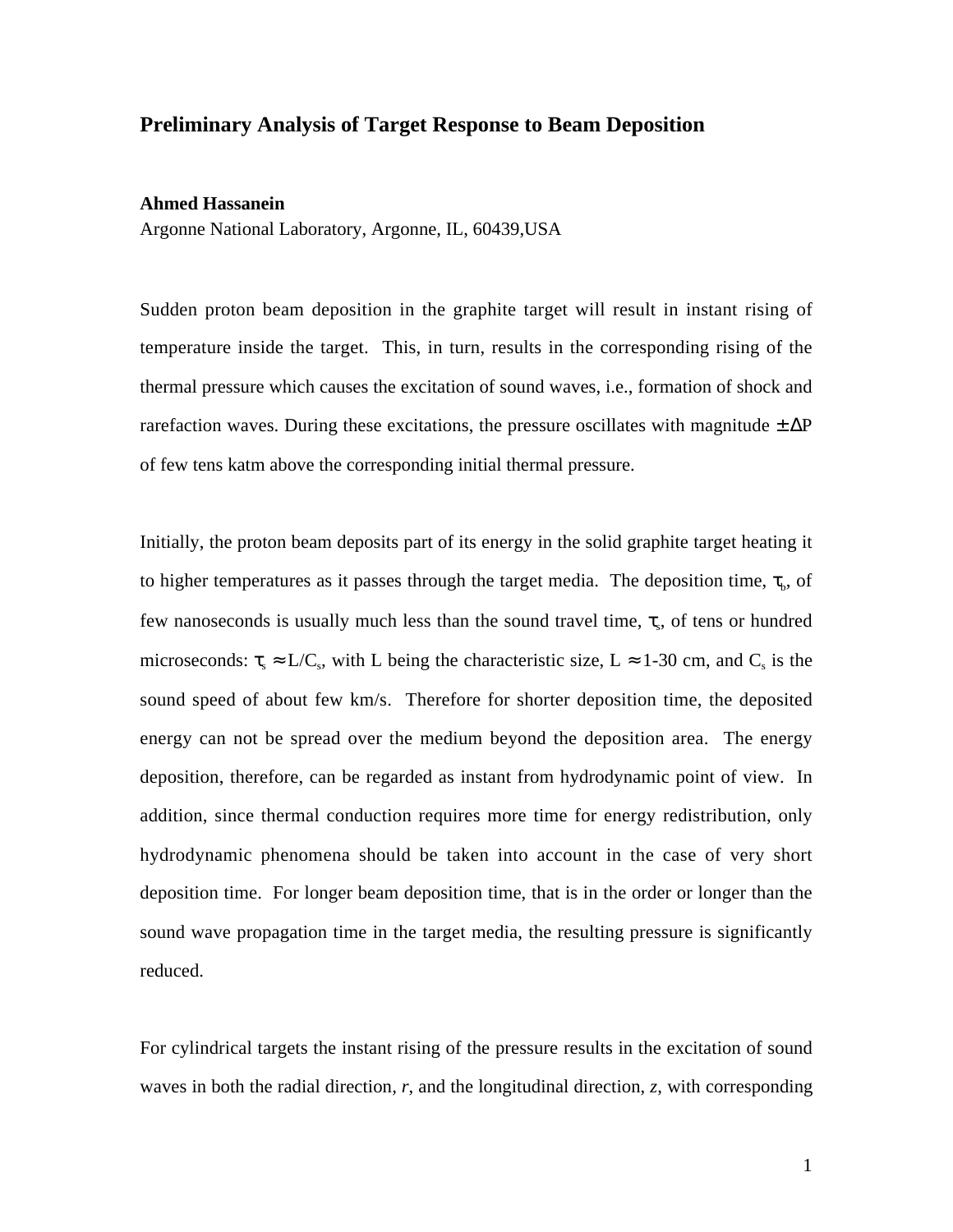characteristic times  $\tau_R = R/C_s$  and  $\tau_L = L/C_s$  where R and L are target sizes in *r* and *z* directions. During such excitations the pressure oscillates in each direction with magnitude  $\Delta P(r,z)$ , in which P<sub>max</sub> (r,z) = +  $\Delta P$ , P<sub>min</sub> (r,z) = -  $\Delta P$ . The magnitude of these pressure (stresses) oscillations along with other factors will determine the ultimate lifetime of the target. Although solid targets such as graphite can withstand positive pressure of several katm but it may be less resistant against negative pressures. Also for many cycles fatigue can take place and further reduce target strength. In addition, target strength can be significantly reduced with increasing radiation damage dose, i.e., the dpa rate.

The HEIGHTS package developed at Argonne National Laboratory is used to predict target behavior and dynamics as a result of sudden energy deposition. The HEIGHTS package solves the hydrodynamic equations of mass, momentum, and energy for solid or liquid targets in different geometry and in strong magnetic field environment.

Figure 1 shows a preliminary calculation of the dependence of the total resulting pressure on the energy deposition time. The calculation is made for a cylindrical graphite target of 7 mm radius (current Neutrino target design) and an average energy deposition of 20 J/g (corresponding to 16 GeV proton beam of 4 MW power incident on graphite target with 15 Hz). At very short deposition time the resulting pressure in the graphite target is significantly high and it decreases substantially as the deposition time increases to the order of the sound propagation time in the target. The magnitude of the resulting pressure (stress) also decreases with lower beam power.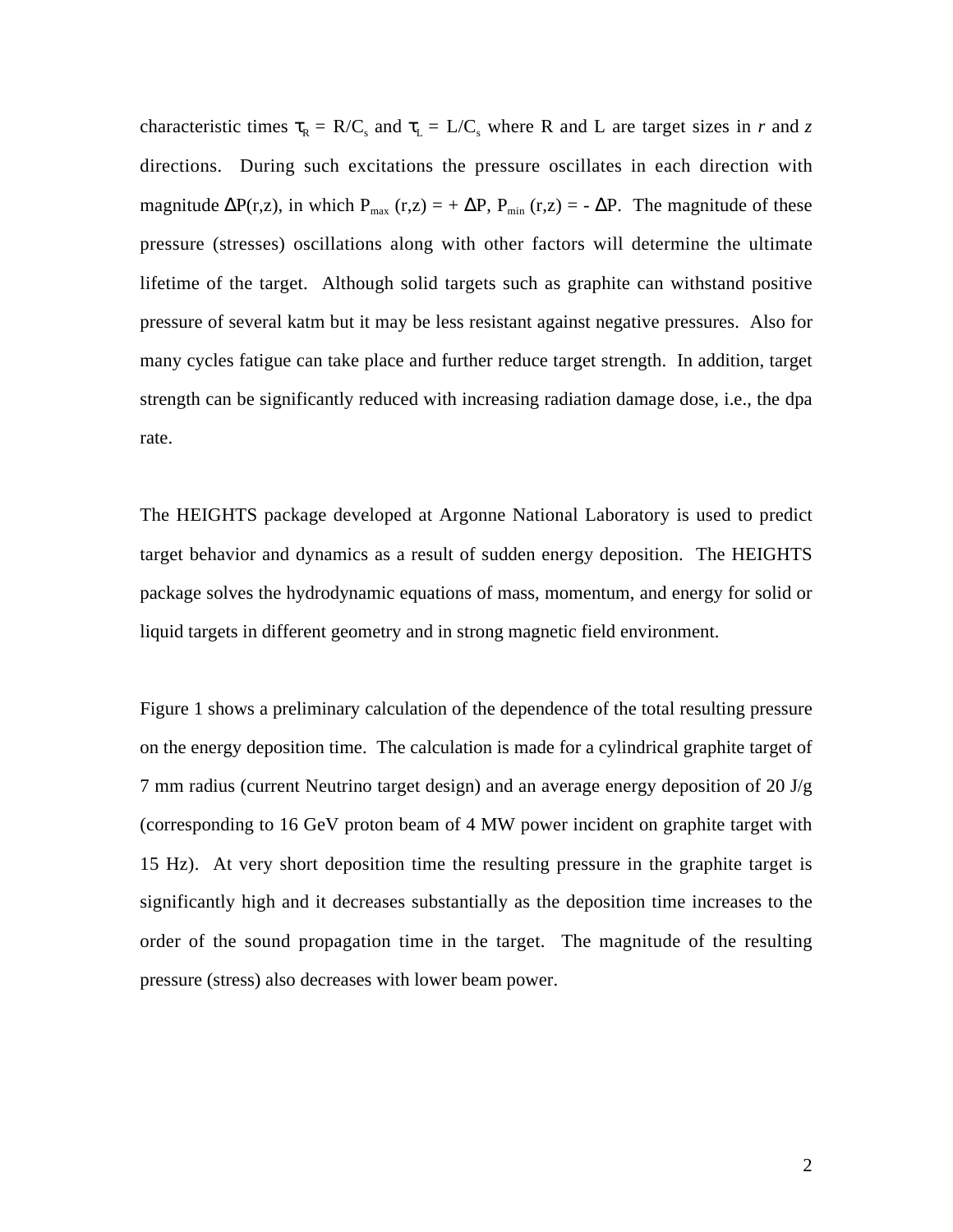

**Fig. 1 HEIGHTS Calculations of Dependence of Total Pressure on Energy Deposition Time**

The magnitude of the resulting pressure waves and stresses also depends on target design and configurations. Figure 2 shows two different designs, i.e., the NUMI and Neutrino target systems. The NUMI target consists of graphite plate attached to aluminum plates cooled with water. The Neutrino target consists of a bare cylindrical graphite rod of 7 mm radius and 80 cm long. The long fin structure of the NUMI target tooth as well as the longer deposition time will help in dissipating the sound pressure waves resulting from beam deposition. This is shown in Fig. 3 comparing a preliminary calculation of the total resulting pressure in both target systems for beam power of about 1 MW. A simple grid is used to simulate the target along with a simple equation-of-state is used for graphite for faster computer simulation. The beam profile is assumed Gaussian in the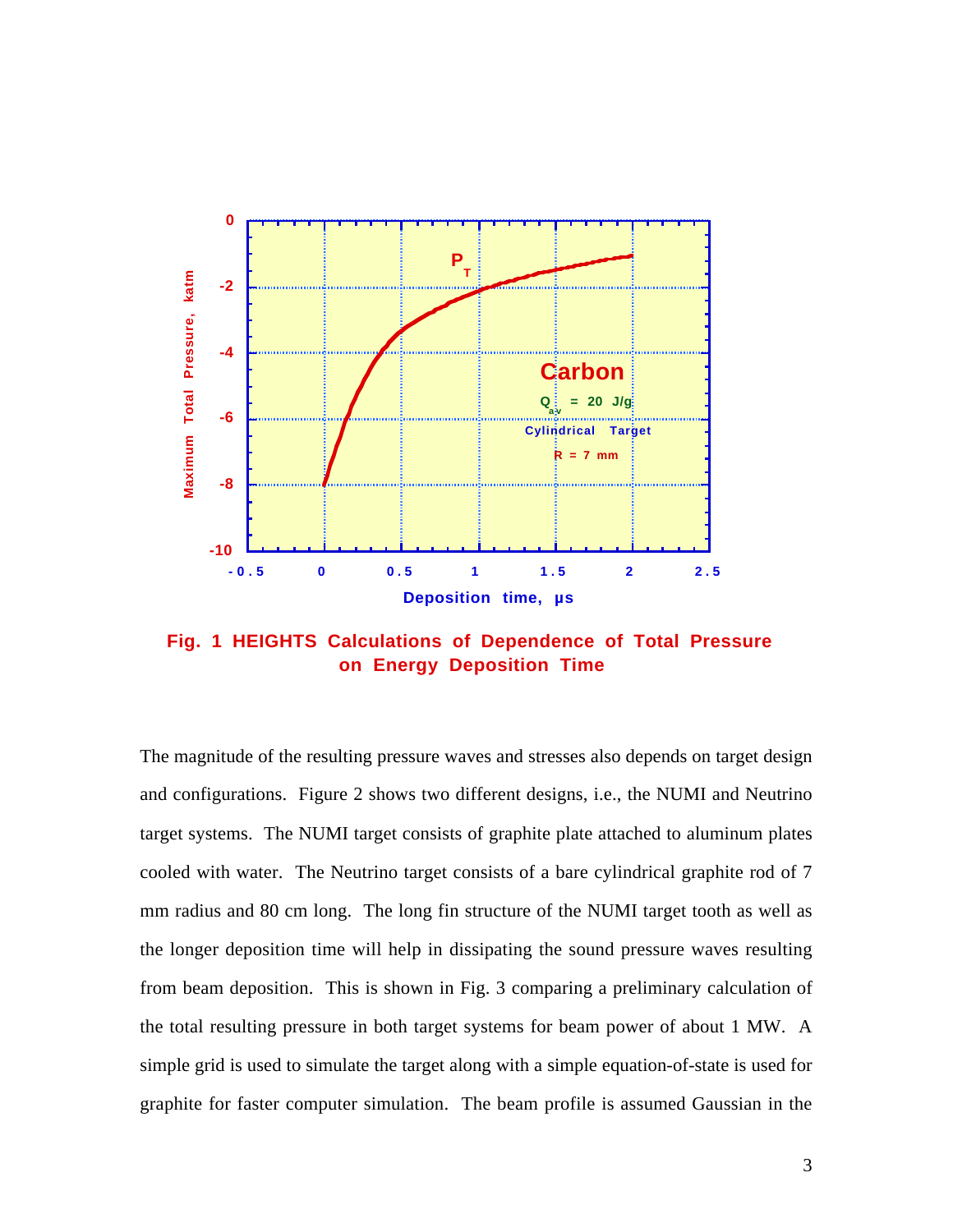radial direction for the cylindrical target and Gaussian in x- and y-directions for the NUMI target with different σ. For the cylindrical target geometry accumulation of rarefaction waves may take place on the target axis. Target cooling and structure systems, which may be required however, can increase pion absorption and reduce final muon production.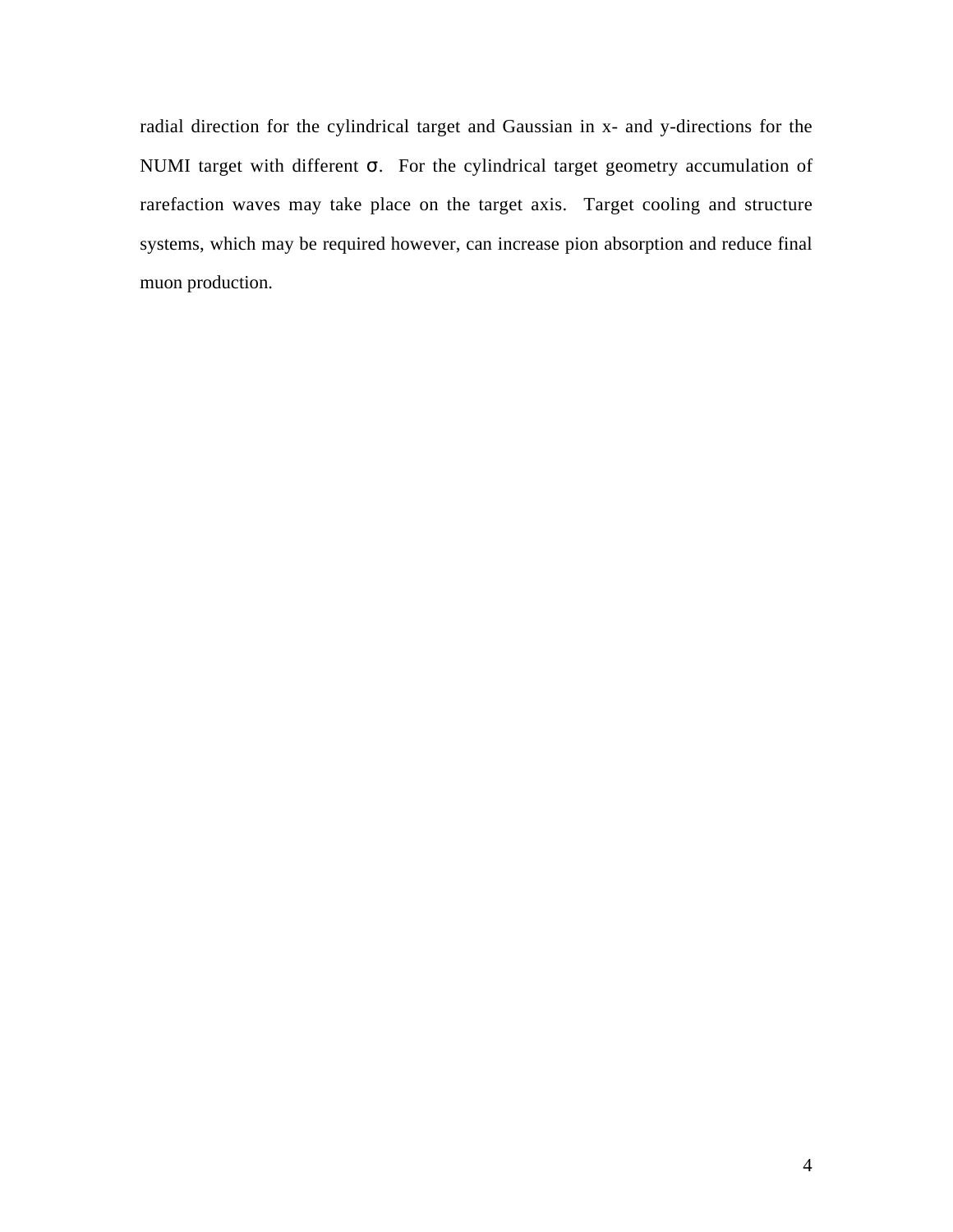## **NUMI TARGET DESIGN**



## **NEUTRINO-FACTORY TARGET DESIGN**



HASSANEIN (ANL) **Fig. 2 NUMI and Neutrino-Factory Target Design System**